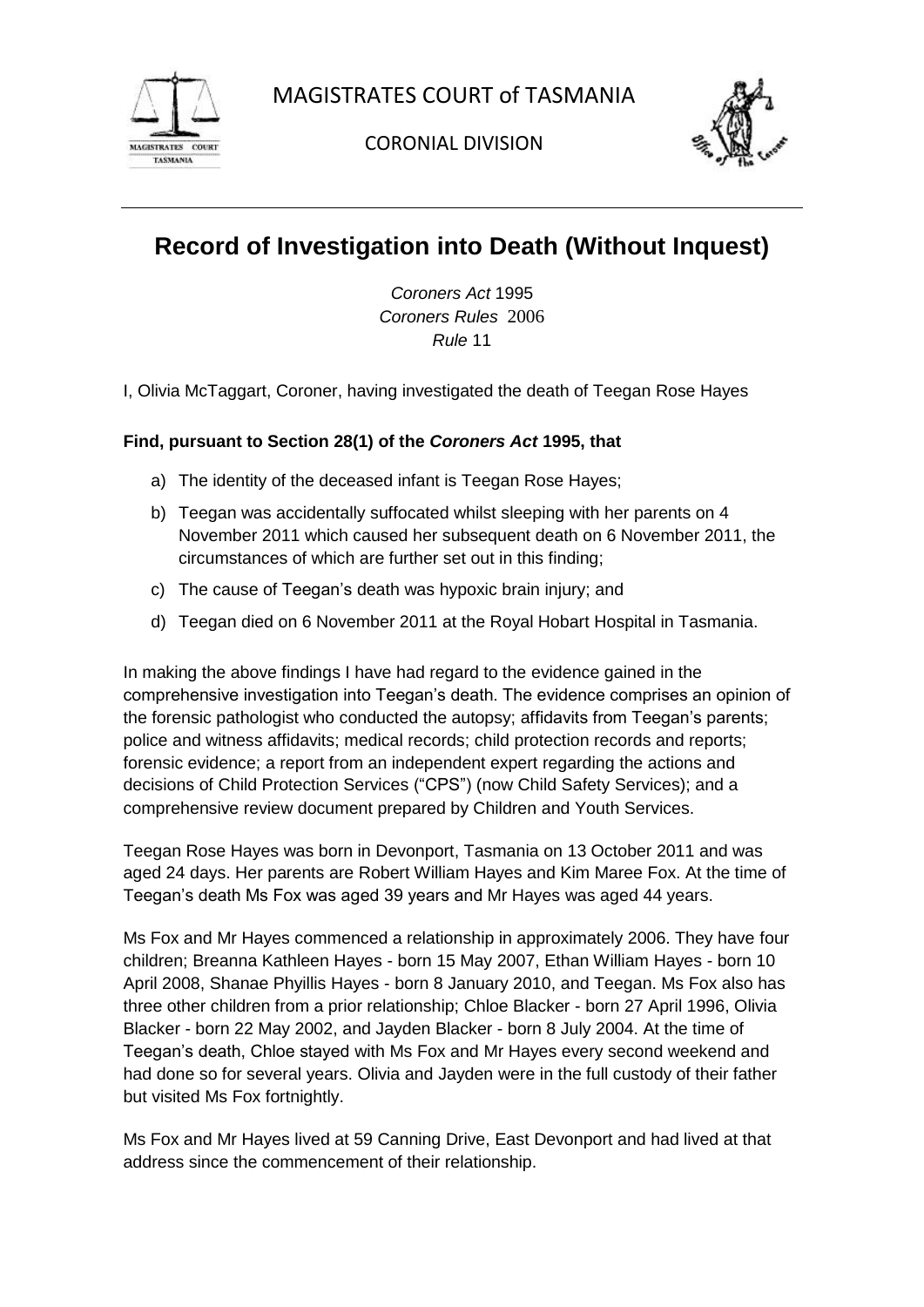Teegan Rose Hayes was born on 13 October 2011. At this time the youngest of Ms Fox's other children, Shanae, was aged 22 months. Teegan was Ms Fox's seventh child, four of whom (including Teegan) were residing with her at that time.

Teegan was delivered by caesarean section. The evidence indicates that Teegan was a normal, healthy baby. In her affidavit made for the coronial investigation, Ms Fox stated that Teegan was slow to drink her formula but healthy in all respects.

There is ample evidence that Ms Fox and Mr Hayes both suffered deficits in intellectual functioning, and that Ms Fox had a lower level of functioning than Mr Hayes. It does not appear that a formal assessment in respect of Ms Fox's disability was conducted. There is reference in the evidence to her IQ being in the borderline range and that her level of disability was "moderate".

Ms Fox had been declared a Ward of the State at the age of 14 years due to "neglect" and the order was discharged at the age of 18 years. As a parent herself, Ms Fox had been the subject of a long history of child protection notifications dating back to 1997. The notifications continued during the course of the relationship between Ms Fox and Mr Hayes in respect of risk to their children and their ability to adequately care for them. I will discuss these notifications in more detail later in this finding. Their ability to care for and protect Breanna was a central issue in this investigation, as was the adequacy of the CPS response to the notifications.

For the reasons further expressed, I find that Teegan should not have been in the care of her parents at the time of her death due to the high level of risk to her.

#### **Circumstances of death**

The direct evidence surrounding the incident leading to Teegan's death comes principally from the affidavits of Ms Fox and Mr Hayes. I have real concerns that neither are credible or accurate historians. However, there is sufficient corroborating evidence from other sources that I am able to accept in general terms the correctness of their account. That is as follows.

At about 6.00pm on Thursday 3 November 2011, Ms Fox and Mr Hayes went shopping, leaving Teegan in the care of Ms Fox's cousin who lived next door at 61 Canning Drive. They collected Teegan from that address about an hour later and returned to their home.

Ms Fox put Teegan to bed in her bassinet at a time between 7.30pm and 8.30pm on 3 November 2011 after giving her a bottle. She was wearing a disposable nappy, a singlet and yellow jumpsuit. Teegan's bassinet was located beside her parents' bed.

At about 10.30pm Ms Fox and Mr Hayes went to bed. Ms Fox stated that before she went to bed both her and Mr Hayes consumed one full strength beer. I am not able to fully assess the accuracy of Ms Fox's statement that she only had one beer. Given the reported patterns of her alcohol consumption and the nurses' observations regarding the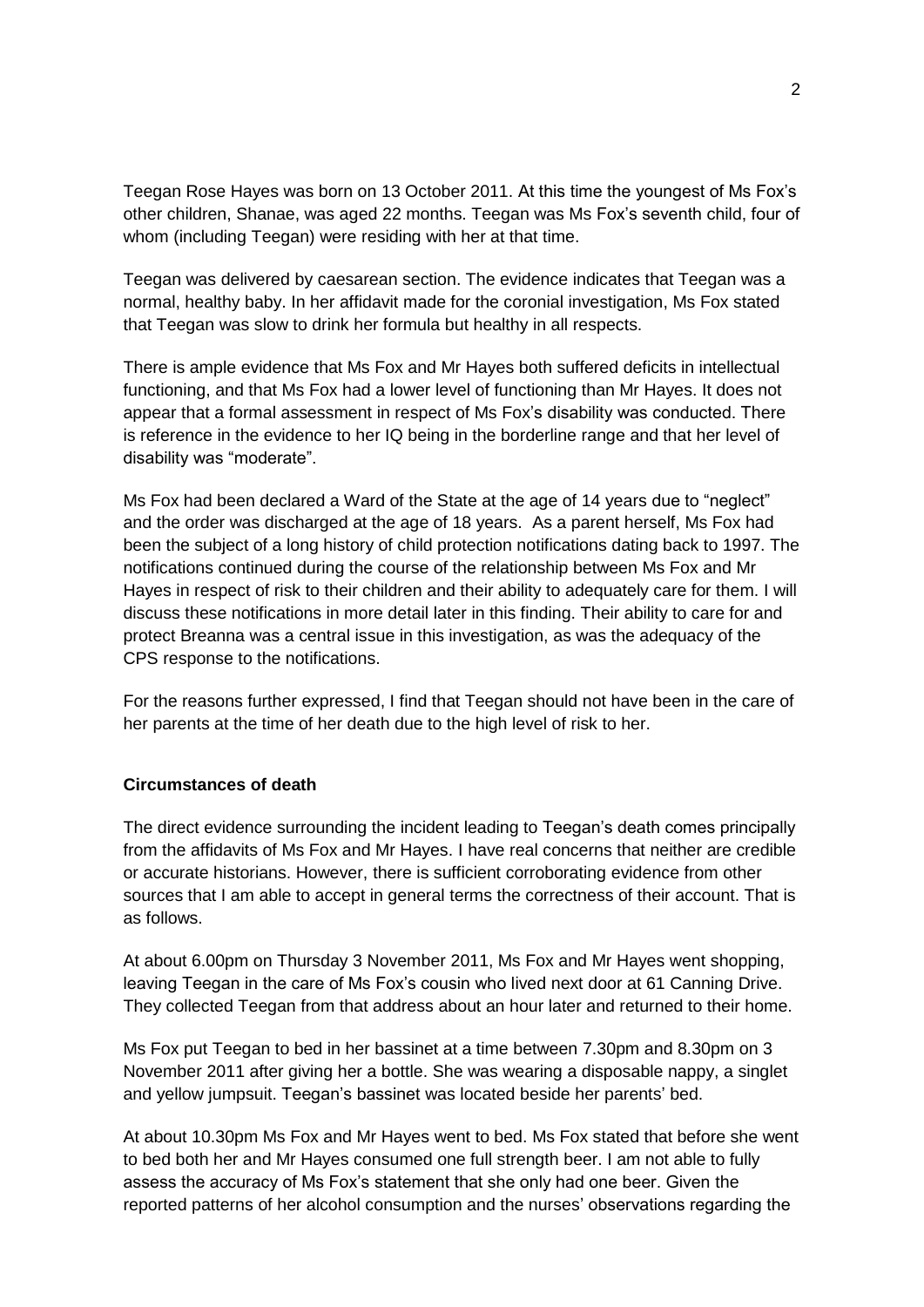smell of alcohol on her breath later that day, she may well have consumed a very significant quantity of alcohol.

At about midnight, Teegan awoke. Ms Fox took Teegan out of the bassinet, changed her wet nappy and brought her into the double bed (upon which she and Mr Hayes slept) to give her a bottle. After drinking about 60 mls of formula, Teegan fell asleep in Ms Fox's arms. Ms Fox stated in her affidavit that she herself then fell asleep. She further stated that when Teegan fell asleep with her in bed she was cuddled into Ms Fox's left shoulder on her right side. There was an adult-sized oversheet and quilt on the bed and multiple adult pillows at the head of the bed.

After a period of time Ms Fox stated that she heard the dog barking and awoke. The evidence indicates that the time then was about 3.30am on 4 November 2011. Ms Fox turned on her bedside light and found Teegan in her arms with a small amount of blood around her nose but a normal colour in her face. However, she had only faint breaths. Ms Fox woke Mr Hayes who took Teegan and commenced CPR upon her. Ms Fox tried to ring 000 for an ambulance but was too upset to do so successfully.

Ms Fox alerted the next door neighbours and one of them provided information about Teegan's condition on the telephone to Ambulance Tasmania personnel. This call was registered by Ambulance Tasmania as being received at 3.34am. In response, an ambulance arrived at the scene at 3.48am.

Ambulance officers took over CPR upon Teegan from Mr Hayes and transported her to the Mersey Hospital at 4.05am where she was assessed as being critically unwell, with no electrical activity in her heart, no breaths and fixed pupils. She was noted to be pale and floppy with constant seizure activity. Shortly after her arrival, adrenaline and fluid were administered. She regained electrical and mechanical activity to her heart some minutes later. Resuscitation efforts continued which included intubation and ventilation.

Arrangements were then made for Teegan to be transported urgently to the Royal Hobart Hospital ("RHH") by air. She arrived at the RHH neonatal intensive care unit at 11.00am on 4 November 2011 where she was medically managed and her medical state investigated. She was noted to be relatively stable but exhibiting seizure activity with no spontaneous movement.

At 4.30am on 5 November 2011 Dr Christopher Williams, experienced intensive care paediatrician, recorded that Teegan's seizures were unresponsive to medication and the prognosis for her brain was very grave. Throughout the day Teegan's condition remained critical, with an MRI showing multiple infarcts (areas of tissue death) throughout the brain. This finding indicated severe brain damage with a very poor neurological outcome. Dr Williams consulted with Dr Mark Pascoe and Dr Peter Dargaville, also experienced paediatricians, who agreed that Teegan's prognosis was poor. In consultation with Ms Fox and Mr Hayes, it was decided to withdraw active treatment to Teegan and provide her with palliative care.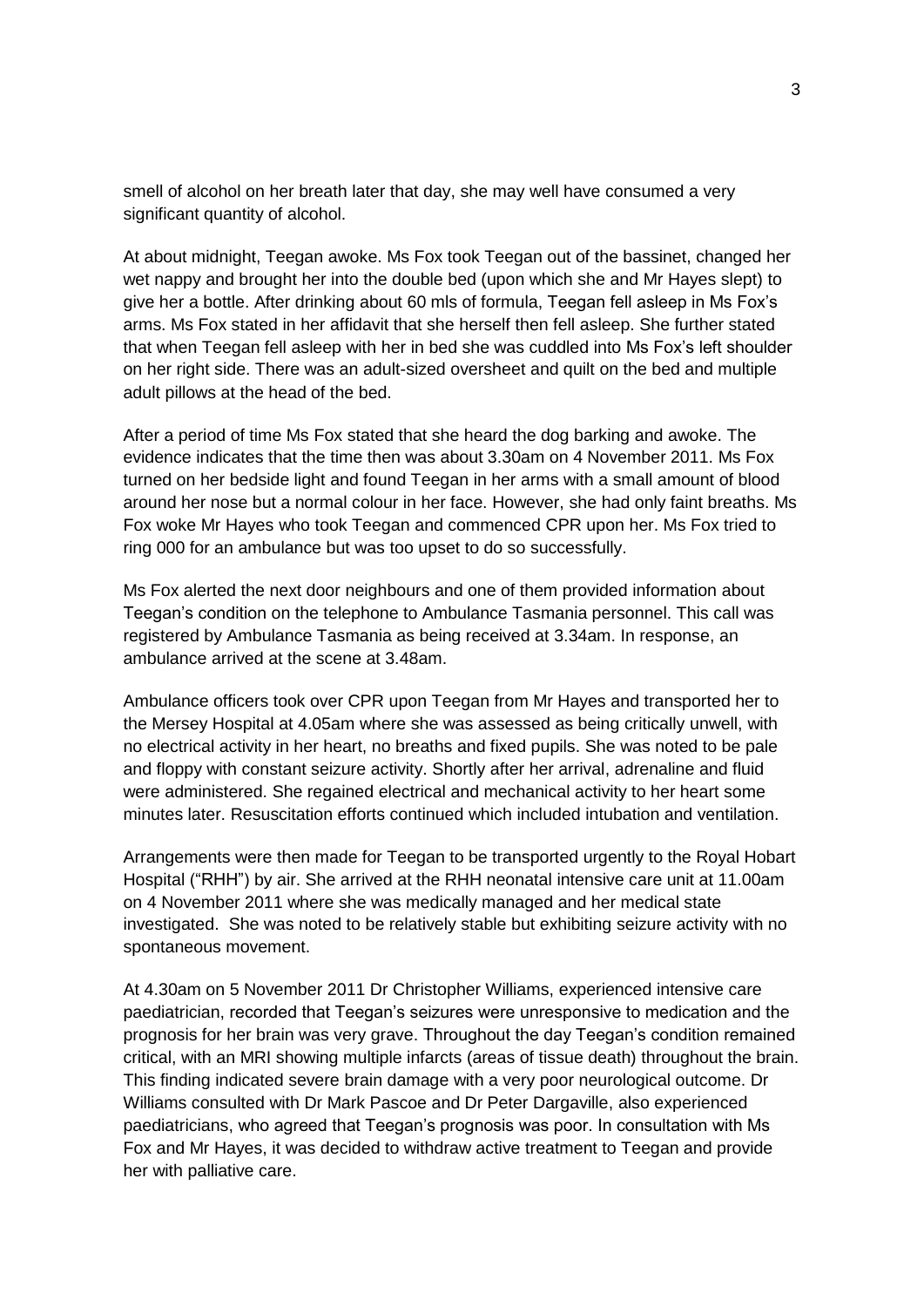At 12.00pm on 6 November 2011 Teegan was removed from the ventilator. Her breath and pulse then ceased. She was declared deceased at 12.22pm.

Upon Teegan's death, the coronial investigation commenced. On 6 November 2011 police officers attended the RHH, spoke with doctors and obtained an affidavit from Mr Hayes. On that day a CIB officer attended the address of Ms Fox and Mr Hayes, observing a clean and tidy three-bedroom residence containing a bassinet in the master bedroom.

The following day, 7 November 2011, Forensic Services officers attended the address to examine and photograph the scene. There was blood on the under sheet of the bed near the pillows at the point where Teegan was likely lying cradled in her mother's arms, suggesting that blood from her nose had been deposited in that area.

On the same date an autopsy was performed upon Teegan by Dr Donald Ritchey, forensic pathologist. Dr Ritchey, in his report dated 29 March 2012, determined that Teegan died as a result of hypoxic brain injury following respiratory arrest. He noted that the two possibilities for the cause of Teegan's brain injury were overlay (suffocation) by a sleeping adult or Sudden Infant Death Syndrome (natural causes). He observed that often infants who have either been suffocated by the body of a sleeping adult or who have suffered a natural causes medical event (SIDS) are discovered deceased. However, he states that cases are recorded when unresponsive infants may be found prior to death. In these cases, such infants may be resuscitated or may later die as a result of hypoxic injury that occurs to the brain caused by lack of oxygen due to respiratory arrest (cessation of breathing). Sadly, the latter scenario occurred in Teegan's case.

At the time of Dr Ritchey's original report, the full coronial investigation file had not been completed. Upon the evidence being complete, the file was again forwarded to Dr Ritchey to determine whether the further evidence could assist his opinion. In his amended report dated 5 December 2017, Dr Ritchey stated that *"on the balance of probabilities overlay by a sleeping adult seems the most likely scenario leading to this child's respiratory arrest and death by hypoxic brain injury."* I accept the opinion of Dr Ritchey. Teegan was a healthy baby during her life and there was no evidence at autopsy of natural disease or condition. Conversely, there was evidence that Teegan was sleeping next to the chest of Ms Fox and remained in this position when Ms Fox awoke.

From the evidence, I find that Teegan fell asleep after drinking her formula. Ms Fox then fell asleep still cradling Teegan in her arms. Sometime between the time of Teegan's feed at approximately midnight on 3 November 2011 and the time she was found by Ms Fox with blood coming from her nose at approximately 3.30am on 4 November 2011, Teegan was suffocated by the body of Ms Fox, possibly sleeping under the influence of alcohol. Due to this suffocation, Teegan suffered irreparable brain damage from which she could not survive despite the efforts of her parents and paramedics in resuscitating her and the intensive treatment provided by doctors at the Mersey Community Hospital and the RHH.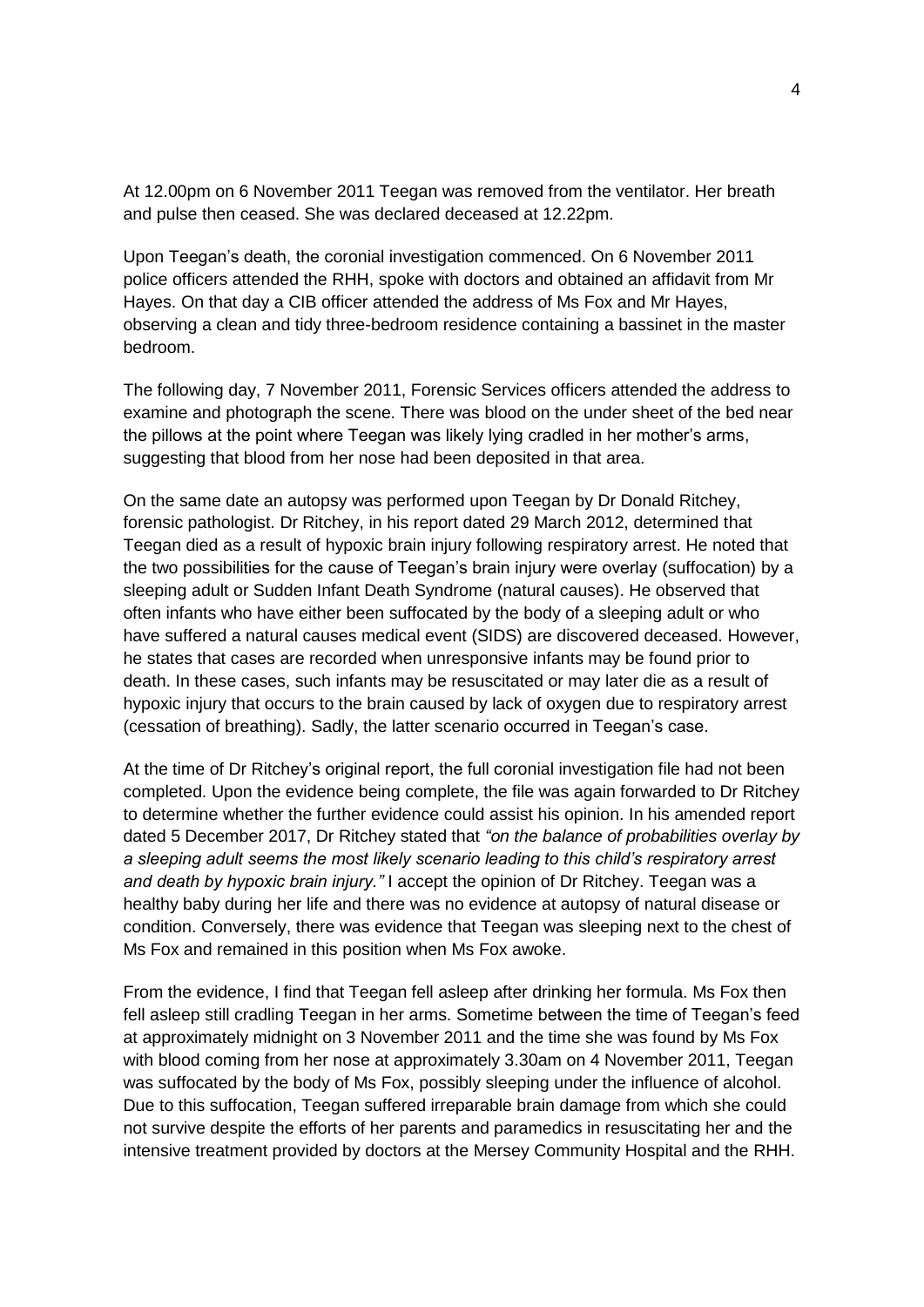I am satisfied, based upon all of the evidence in the investigation, that neither parent did any deliberate act with an intent to harm Teegan, and that her death was accidental.

I note that on 25 October 2011, a child and family health nurse, Suzanne Luke, examined Teegan for her two week assessment. Nurse Luke noted that Teegan was healthy. Relevantly, she discussed safe sleeping practices with Ms Fox on this date, being standard practice for such a visit. The safe sleeping recommendations were further outlined in Teegan's personal health record. One of those recommendations indicated that bed sharing with an infant may be unsafe. I find that Ms Fox was fully aware of appropriate safe sleeping practices, particularly the importance of a separate sleep surface for an infant. These consistent messages would have also been relayed to her at the birth and early infancy of her other six children.

#### **Child protection issues**

Whilst living in Tasmania, the children of Ms Fox came to the attention of this state's child protection service on many occasions due to an alleged inability of Ms Fox, and subsequently Mr Hayes, to adequately care for the children. Although there were many notifications alleging risk to the children, the notifications did not lead to CPS performing any thorough assessment of risk or to make application for protective court orders, including for further assessment or for their care and protection. The last notification was closed by CPS in March 2012.

Ms Fox, Mr Hayes and their children subsequently left Tasmania and relocated to New South Wales. In about 2014, they became known to the child protection authority in that state.

On 16 March 2015 Breanna, Ethan and Shanae Hayes were each made subject to a Care and Protection Order in the Children's Court of New South Wales until each attained the age of 18 years. As part of this order, parental responsibility was allocated to the Minister administering the *Children and Young Persons (Care and Protection) Act* 1998 (NSW). This order entailed a finding of the court that the children were in need of care and protection, that there was no realistic possibility of the children being restored to the care of Mr Hayes or Ms Fox and that permanency planning with foster placements had been adequately addressed.

The CPS records in Tasmania reveal that there were 15 notifications made in respect of the family before the birth of Teegan. The first of these was in 1997 when Chloe, the eldest child, was aged 13 months. A number of risk factors were repeatedly identified in the notifications. These were primarily as follows: the incapacity of the parents to adequately care for the children by virtue of their intellectual disabilities; alcohol abuse by the parents, particularly Ms Fox; violent and aggressive behaviour of Ms Fox, including towards the children, when intoxicated; parental neglect and lack of supervision of the children; inappropriate methods of discipline of the children; and displays of sexualised behaviours by the children.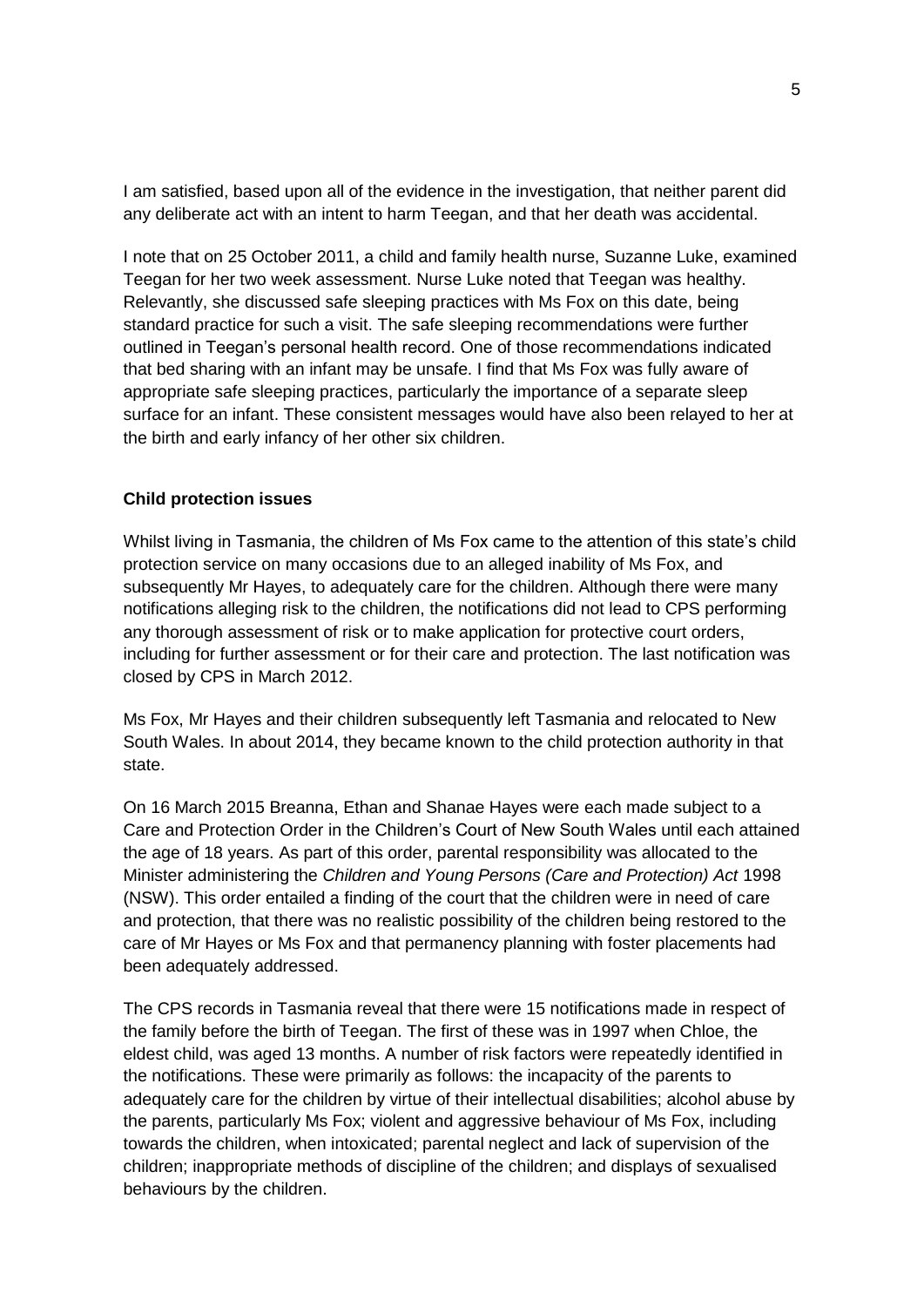Two of the total notifications were purportedly investigated by CPS and found to be unsubstantiated. All of the remaining notifications were closed at Intake, "Intake" being the first stage in the CPS investigation process relating to a notification.

As will be further discussed, CPS did not adequately respond to the numerous notifications in respect of the family before the death of Teegan. I do not intend in this finding to set out in any detail the deficits in the CPS response to many of the very early notifications, even though it might be said that had CPS properly assessed and acted upon those notifications (in respect of Chloe, for example), the outcome for Teegan may have changed because a correct risk assessment would have informed a comprehensive and assertive strategy for protection of all of Ms Fox's younger (and future) children, including a likely application for the removal of Teegan from the family at birth.

I set out and discuss below the final series of notifications received by CPS from January 2009 until Teegan's death. These are the most relevant, temporally, in respect of action that might have been taken by CPS that could have prevented Teegan's death.

The question also arises whether CPS should have, in investigating these notifications, become aware of the impending birth of Teegan and intervened to protect her at the time of her birth. CPS was not in fact aware of Teegan's birth until 4 November 2011 when she was admitted to hospital in a critical condition.

#### **The final CPS notifications**

In making the following comments I have relied upon a report provided at my request by Mr Damien Minehan, an experienced forensic psychologist, with knowledge of the child protection system and legislation. In his report Mr Minehan has carefully analysed the content of the notifications and the CPS decision-making and actions in response to them.

On 7 February 2018 I received from the Deputy Secretary, Children and Youth Services, Ms Ginna Webster, an extensive report ("the Review") compiled by the Serious Events Review team of Children and Youth Services ("the Reviewer"). The Review contained a comprehensive and forthright analysis of CPS decision-making and actions pertaining to Teegan and her siblings. The Review also responded to Mr Minehan's report and expressed substantial agreement with his conclusions. I am very grateful for the candid and helpful content in the Review. The factual background and analysis of the notifications has considerably assisted in my functions.

I have accepted and relied upon the conclusions of Mr Minehan and the Review in discussing the notifications to CPS below.

On 29 January 2009 a notification was made by a paediatrician in respect of Breanna, then aged two years, who was concerned with Breanna's disabilities, including her delayed speech and possible cognitive delay, issues with her sight, hip dysplasia requiring a harness and her need for grommets. The paediatrician stated that her parents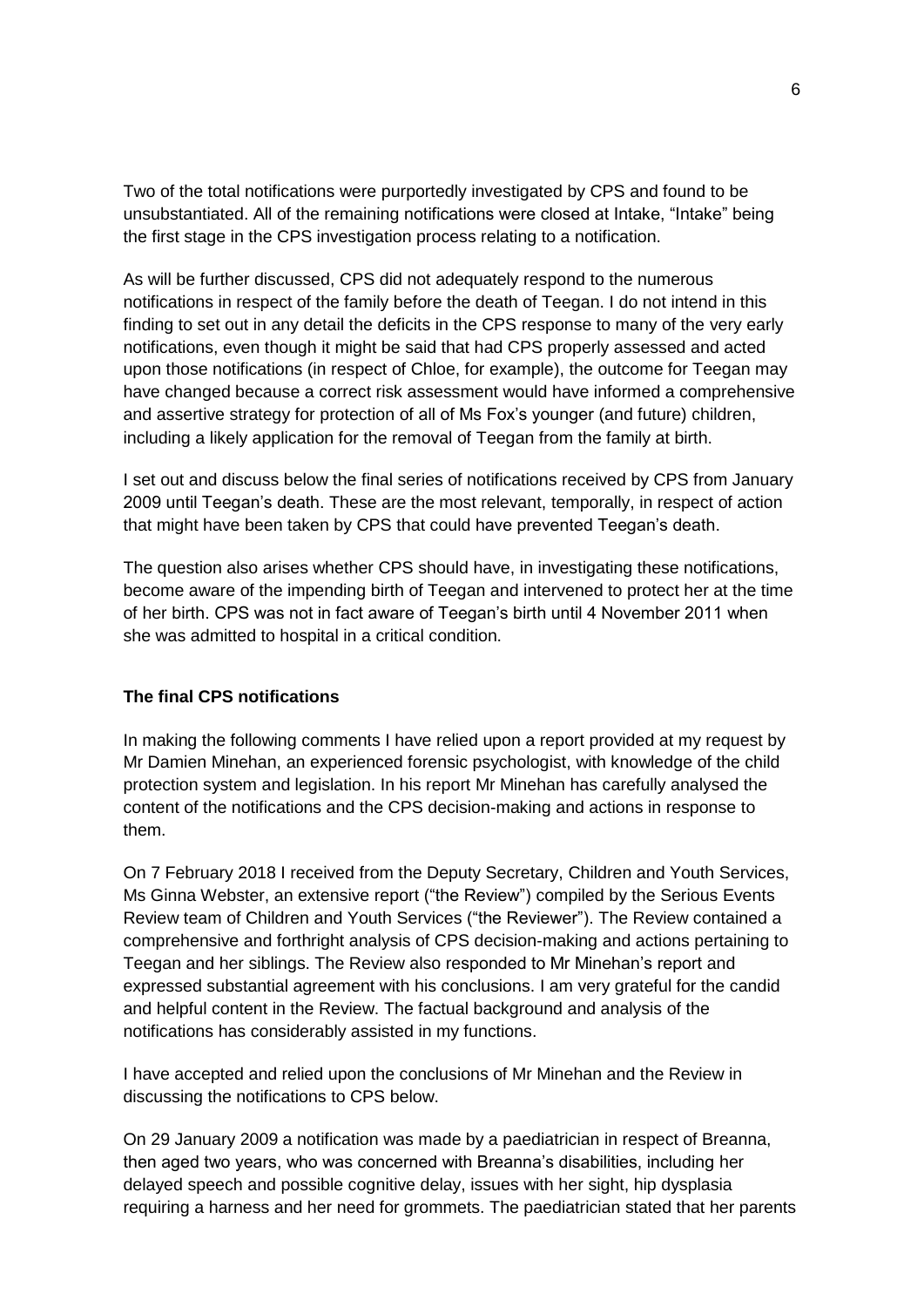may be giving Breanna up to 20 bottles of cordial per day and had no understanding of appropriate nutrition. The paediatrician noted that the parents had a lack of understanding about appropriate discipline and behaviour management and that Breanna had very poor bedroom routine and sleep hygiene. The paediatrician was very concerned that this was the fourth child of Ms Fox and Mr Hayes and that they had such a lack of understanding.

On 18 February 2009 a notification was made by anonymous letter delivered to CPS which advised that Ms Fox's alcohol abuse was impacting upon her parenting. In response, CPS referred Ms Fox and Mr Hayes to an external organisation for assistance.

On 3 March 2009 a notification was received from a medical practitioner alleging alcohol abuse by Ms Fox and aggressive behaviour towards the children as well as concerns about Chloe caring for the younger children. As a result the family were referred to an external organisation for assistance.

On 5 January 2010 a notification was made by police in respect of Chloe alleging that Ms Fox had threatened to "discipline Chloe until her nose bled". This action was not said to have been carried out but Chloe was allegedly upset. This notification was closed at Intake with no further action by CPS. It is the Intake team within CPS that initially receives a notification and is responsible for assessing risk using the Tasmanian Risk Framework ("TRF"). The TRF is the process and documentation by which CPS is required to conduct a risk assessment in respect of a notification. If the notification is assessed as serious and requires further assessment it is referred to the Response team for further investigation, risk assessment and action. At Response level, the TRF is used more fully and the investigation is conducted in greater detail in order to determine risk response. For this particular notification regarding Chloe the harm consequence using the TRF was assessed at Intake as "concerning", the harm probability "likely" and future risk "medium".

On 8 January 2010 a notification was made by the children's maternal great aunt concerning inappropriate sexual behaviour within the family. Chloe, then aged 13 years, was alleged to be in a sexual relationship with a 13-year-old male. There was also information received that Jayden and Olivia (then aged 6 and 8 years respectively) were sharing a room, bathing together and going to the toilet together. This notification was closed at Intake with no further action by CPS. It appears that CPS took the view that the reports in relation to Jayden and Olivia were not a CPS concern but that CPS would further assess the matter relating to Chloe. However, there is no evidence that anything further was done by CPS to investigate the allegation. Moreover, the fact that a notification was not raised for Olivia and Jayden may have prevented a more comprehensive file review and assessment of parenting ability and risk to all of the children.

On 30 December 2010 a notification was made by a family member in respect of Breanna, then aged 3 years, Ethan, aged 2 years, and Shanae, aged 1 year, advising that Chloe was disciplining Ethan with a wooden spoon, Ms Fox was abusing alcohol and unable to care for the children, and that the children's physical needs were being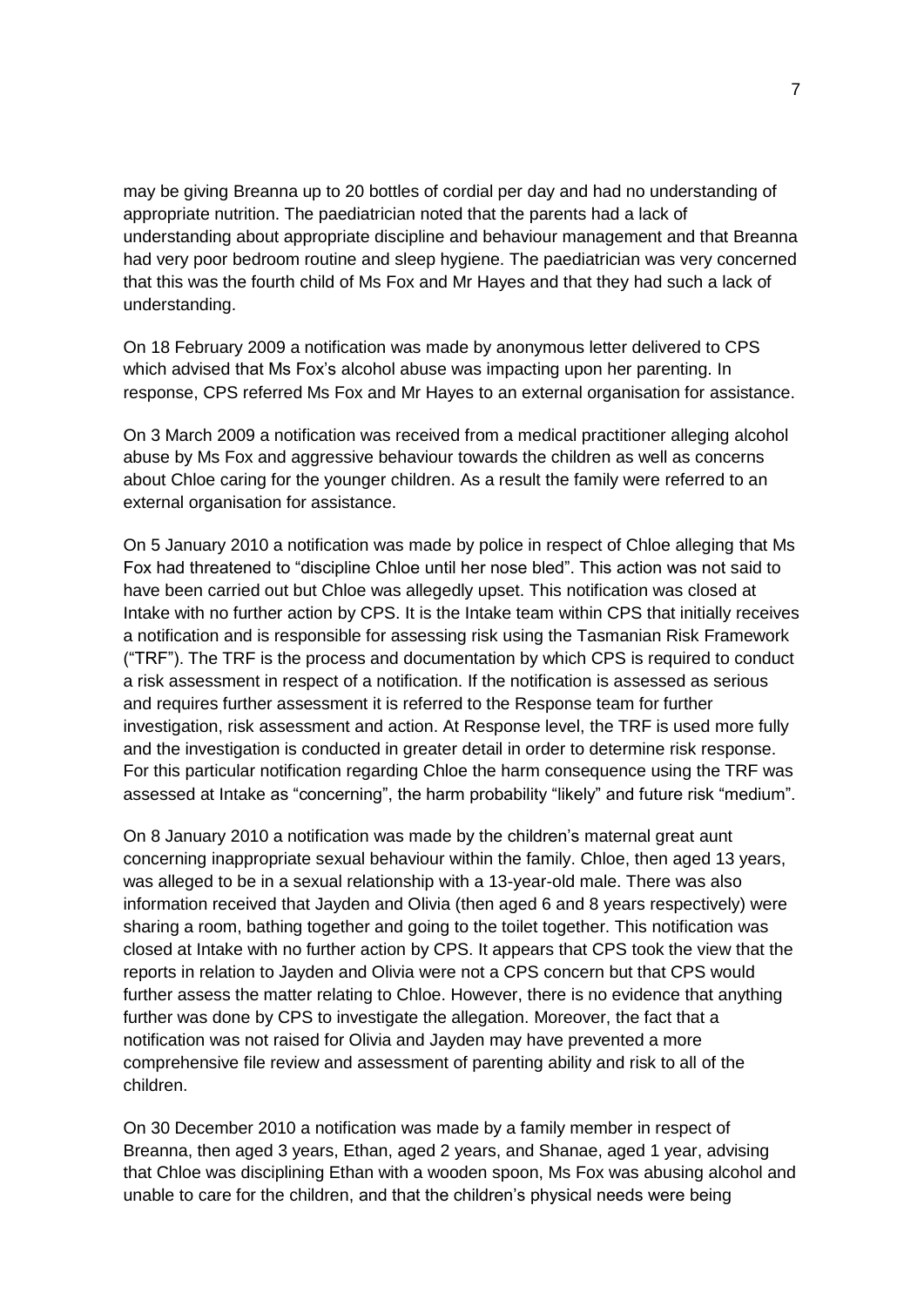neglected. It was further advised that there was no food or money in the household, Breanna had headlice and the washing machine was broken down.

On 21 January 2011 the notification was referred for an investigation, which purportedly occurred. After the investigation, which included a home visit, the notification was found by CPS to be unsubstantiated and was closed on the basis that there was no evidence that the children were at risk and that there were some support services already involved with the family. It is likely that Ms Fox had just become pregnant with Teegan at this time but she may have been unaware of her own pregnancy. The TRF documentation was not updated by CPS in respect of this notification.

In respect of this notification, the Reviewer noted that the interview of the parents at the home visit by CPS workers relied on their own reporting of their alcohol use, that there was no exploration of the intellectual capacity of the parents and that no support services involved with the family (other than childcare) were contacted. The Reviewer further noted that the relevant CPS Response Assessment guide at the time required visual examination of the child, but in this case only Chloe was seen and Breanna was asleep. Importantly, there was no evidence that cumulative harm was considered as a possibility and incorporated into the assessment.

#### As I stated in the finding of *[Pearce, Jasmine Rose](http://www.magistratescourt.tas.gov.au/__data/assets/pdf_file/0006/317148/De-identified_Finding-Pearce_-_27_May_2015.pdf)* 2015 TASCD 75:

*"The concept of cumulative harm refers to the effects of multiple adverse circumstances and events in a child's life. Chronic child maltreatment causes children to experience harm, even when the individual circumstances of each incident or event do not, in themselves, suggest serious risk. It is well-known that evidence shows that ongoing low-level neglect or abuse can be more damaging to children's well-being than sporadic or one-off incidents of significant violence".* 

The CPS practice guide entitled *"Cumulative Harm: Identifying and Assessing"* outlines the practice requirements for CPS case workers in assessing cumulative harm. There is a requirement that if two notifications are received within 12 months without assessment at Response, further notifications must be considered with specific reference to the concept of cumulative harm. The practice requirements also identify key indicators for a cumulative harm assessment - being multiple notifications, previous notifications relevant to other family members, previous substantiated notifications from multiple sources and professionals, evidence of a failure of a child to meet developmental milestones and allegations of inappropriate parenting in public. Where three or more of these indicators are present, the case should be referred to Response where an in-depth assessment is required. This will include a full review of the history of the child and siblings. In respect of this notification, this process should have taken place but did not.

On 15 July 2011 an anonymous notification was made in respect of Breanna, Ethan and Shanae, advising that they were being cared for by a neighbour whose capacity was described as limited. CPS records contain the comments that the children were going to childcare, the childcare facility did not have concerns, and that the children are often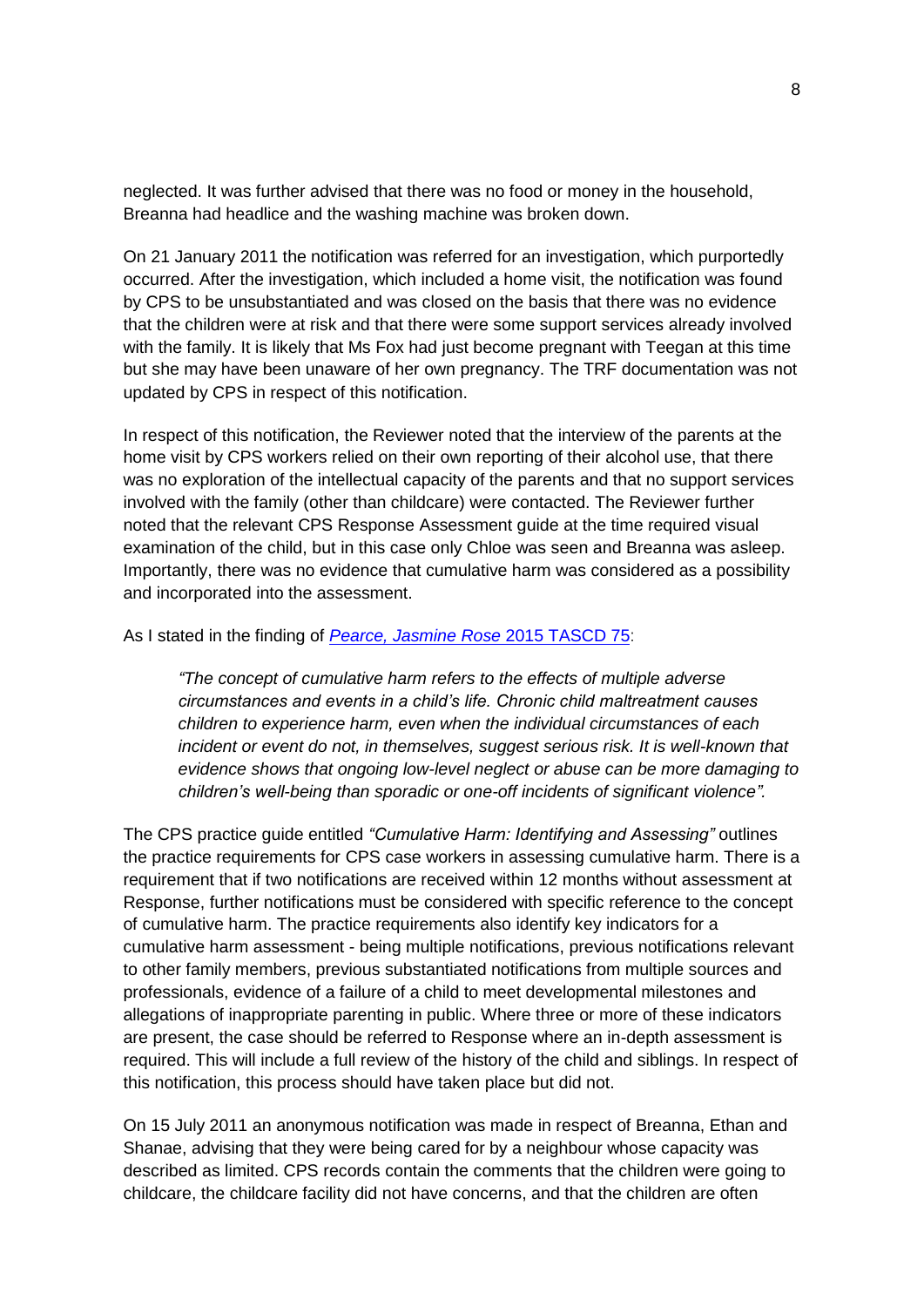sighted by other services with no issues noted. CPS further recorded that the parents denied the allegation and that the house was "faultlessly tidy".

At this stage Ms Fox was six months pregnant with Teegan, although there is no evidence that CPS was aware of this fact. The assessment at Intake was that the harm consequence was "concerning", the harm probability "unlikely" and future risk "low". This notification was not assessed adequately. Importantly, the issue of cumulative harm was still not identified or assessed as required which would have, in accordance with practice requirements, demanded a full assessment of history and risk factors. The Reviewer stated in the Review *"it is noteworthy that this notification occurred only three months prior to Teegan's birth. A different and more thorough response this time may have resulted in a different outcome for both Teegan and her siblings."*

The final notification occurred on 4 November 2011 and was the first in respect of Teegan. By this time Teegan had been born, hospitalised and her death was, unfortunately, inevitable. Nevertheless, the CPS response in respect of this notification is emblematic of the inadequate manner in which the notifications generally were dealt with and the ongoing lack of appreciation of the serious risk to the children.

On 4 November 2011 nursing staff and police advised CPS that Teegan had been admitted to hospital in a critical condition due to "near cot death". The notification involved a report that Ms Fox and Mr Hayes had been drinking heavily before going to bed and that Teegan was found by older siblings laying between her parents who were still asleep in a "concerning way". It was reported that the children woke their parents and an ambulance was called. These are facts which cannot now be verified but nevertheless were reported at the time. It was further reported that Teegan was unlikely to survive and, if she did survive, would most likely have significant brain damage. It was reported that Ms Fox and Mr Hayes smelled strongly of alcohol and cigarette smoke at the Mersey and Royal Hobart Hospital.

Over the next several days CPS became aware of further relevant information. That information included the social worker's belief that Ms Fox may have been drinking alcohol throughout the first day of Teegan's hospitalisation and did not arrive at the RHH until after 4.00pm; that Ms Fox's functioning appeared to be low; that her affect was flat and empathy limited; and that she had oily and dirty hair and ingrained dirt on her hands. Further, Ms Fox and Mr Hayes told hospital staff that they had found one of their previous babies in this same manner as Teegan and that she died in her father's arms "just the same as Teegan". This fact, on all the evidence, is incorrect, but, again, was critical information provided to CPS at the time.

On 7 November 2011 a paediatrician involved in Teegan's care at the RHH contacted CPS to advise that Teegan had passed away and to express concerns regarding the remaining siblings. The paediatrician reported that Breanna had been admitted to the ICU about four years previously after "dying" and being resuscitated again. As a result of this incident, it was reported that Breanna suffered mild brain damage, developmental delays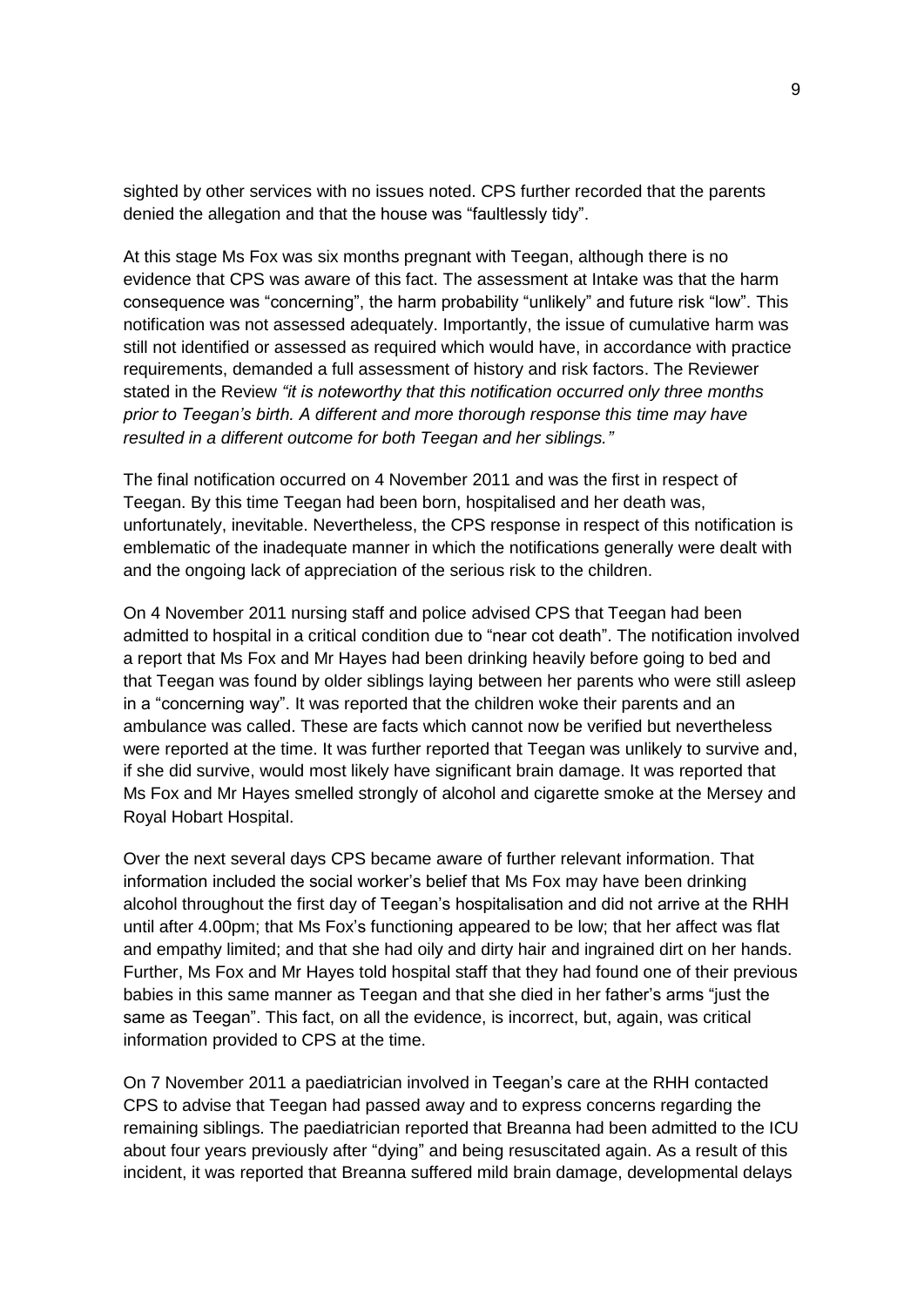and grand mal seizures. The paediatrician was unsure as to whether Breanna was the child that the parents previously reported as having died in her father's arms.

The notifications arising from Teegan's hospitalisation and subsequent death were referred to CPS Response for an assessment. The assessment included a home visit and a telephone call with a worker from a support organisation. As part of that assessment CPS noted that Breanna was already linked in with a support organisation, that the parents were accessing respite, that the Parenting Centre was involved, and that there was no evidence of alcohol misuse by Ms Fox and Mr Hayes.

CPS recorded the notification as "substantiated" with the consequence of harm being "extreme", the probability of harm, "likely", and the future risk being "high risk". Despite this result and despite the death of an infant in unclear circumstances, the notification was closed on 19 March 2012 with no further action or investigation undertaken by CPS. The Review detailed the inadequacies relating to this investigation and risk assessment. A very basic summary of those issues are as follows:

- There was not sufficient time spent by CPS workers to become acquainted with the family and the children to take the necessary action to ensure the future safety of the children.
- CPS was not compliant with the relevant practice guide for Response assessment and there were many respects in which that guide was not followed.
- There was no analysis of the pattern of cumulative harm or the history of notifications.
- The TRF was not fully completed with some sections left blank and some duplicated from the TRF completed by the Intake worker.
- There was no proper consideration of the reported alcohol abuse by Ms Fox and/or Mr Hayes in coming to the conclusion that there was no evidence of alcohol abuse. Inconsistently, alcohol abuse was recorded in the CPS notes as a major contributor to the death of Teegan.
- There were no enquiries made with the childcare centre where the children attended, or with support services involved with the family regarding risk factors.
- Breanna and Shanae were not considered as part of the notification, even though the parenting issues placed them at risk.
- There was no attention or analysis given to the inconsistent reports relating to Breanna's injury or the reported death of a previous child as a result of cosleeping issues.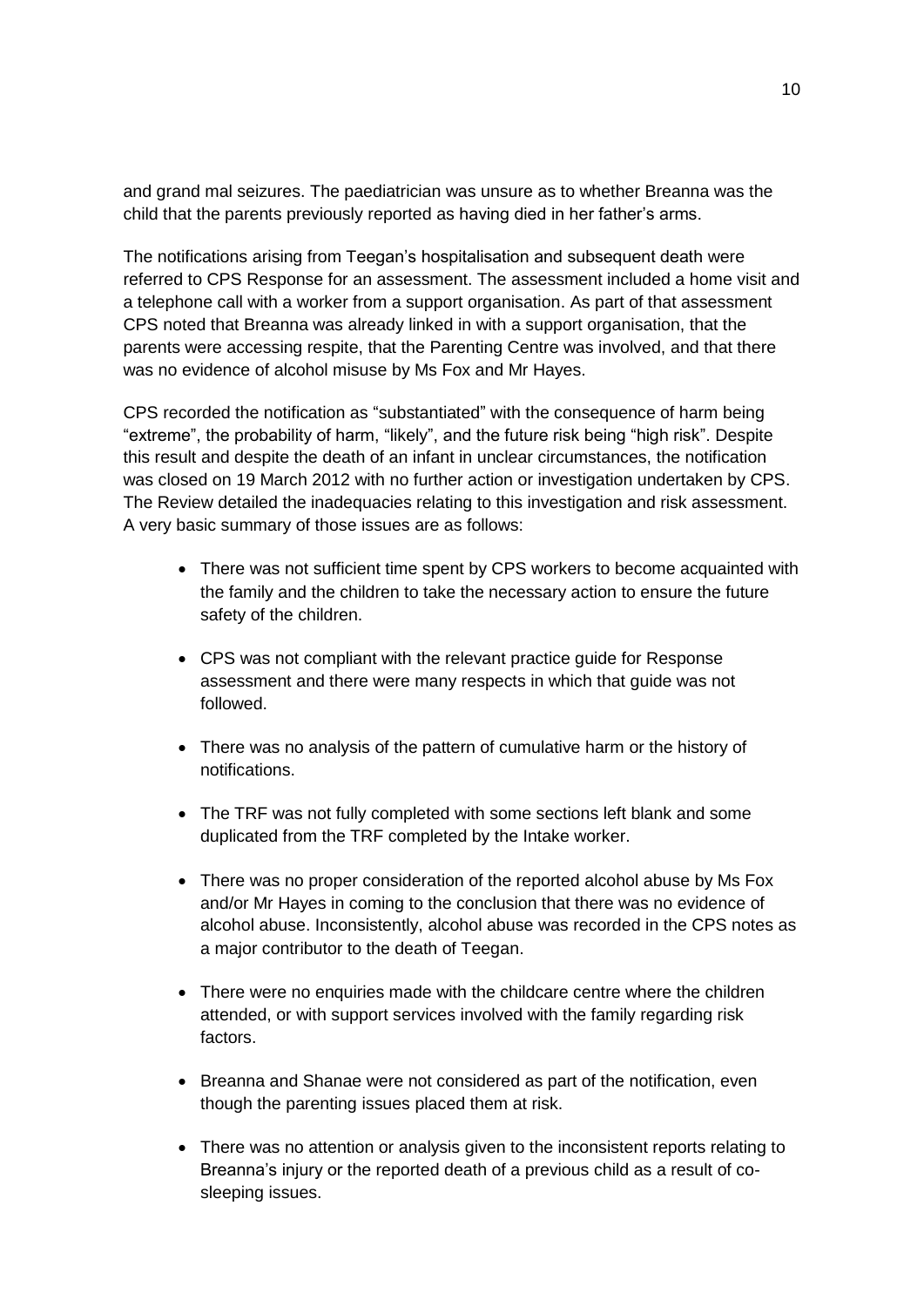- Proper enquires would have revealed that there was only one support service involved with the family which was inadequate for their complex needs.
- Although the CPS notes indicated CPS would monitor the family, there was no further follow-up contact by CPS.
- The Director of CPS did not, in accordance with the guidelines, request a Critical Case Review upon Teegan's death.

As stated by the Reviewer *"the risk assessment process of gathering information, analysing that information and coming to a logical conclusion that enables the development of a safety plan does not seem to have occurred".*

On a date unknown to CPS, Ms Fox, Mr Hayes, Breanna, Ethan and Shanae left Tasmania to live in New South Wales at an address unknown to CPS.

As discussed above, it seems that the family came to the attention of the New South Wales child protection authorities in 2014 and the three children were assumed into the care of the Minister (being placed in foster care) on 27 May 2014. Final care and protection orders were made in respect of the children on 16 March 2015.

It is unlikely, now that orders are in place in respect of the children, that they will come to harm by virtue of the risk factors existing whilst in the care of their biological parents.

## **Summary of risk factors and deficits in CPS response**

It is apparent that the children of Ms Fox were "at risk" in accordance with that definition in the *Children, Young Persons and their Families Act 1997.* Ms Fox and Mr Hayes, as guardians of the children, were unable to maintain the children, unable to exercise adequate supervision and control over the children and were unable to prevent the children from suffering abuse or neglect.

The particular factors indicative of risk to the children, and reported to or known by CPS as part of notification, can be summarised as follows:

- a) Severe alcohol abuse by both parents, particularly Ms Fox;
- b) History of poor supervision of the children by the parents;
- c) Neglect of the children by the parents;
- d) Lack of understanding of appropriate discipline for the children;
- e) The fact of multiple notifications indicating that the children had been subject to cumulative harm;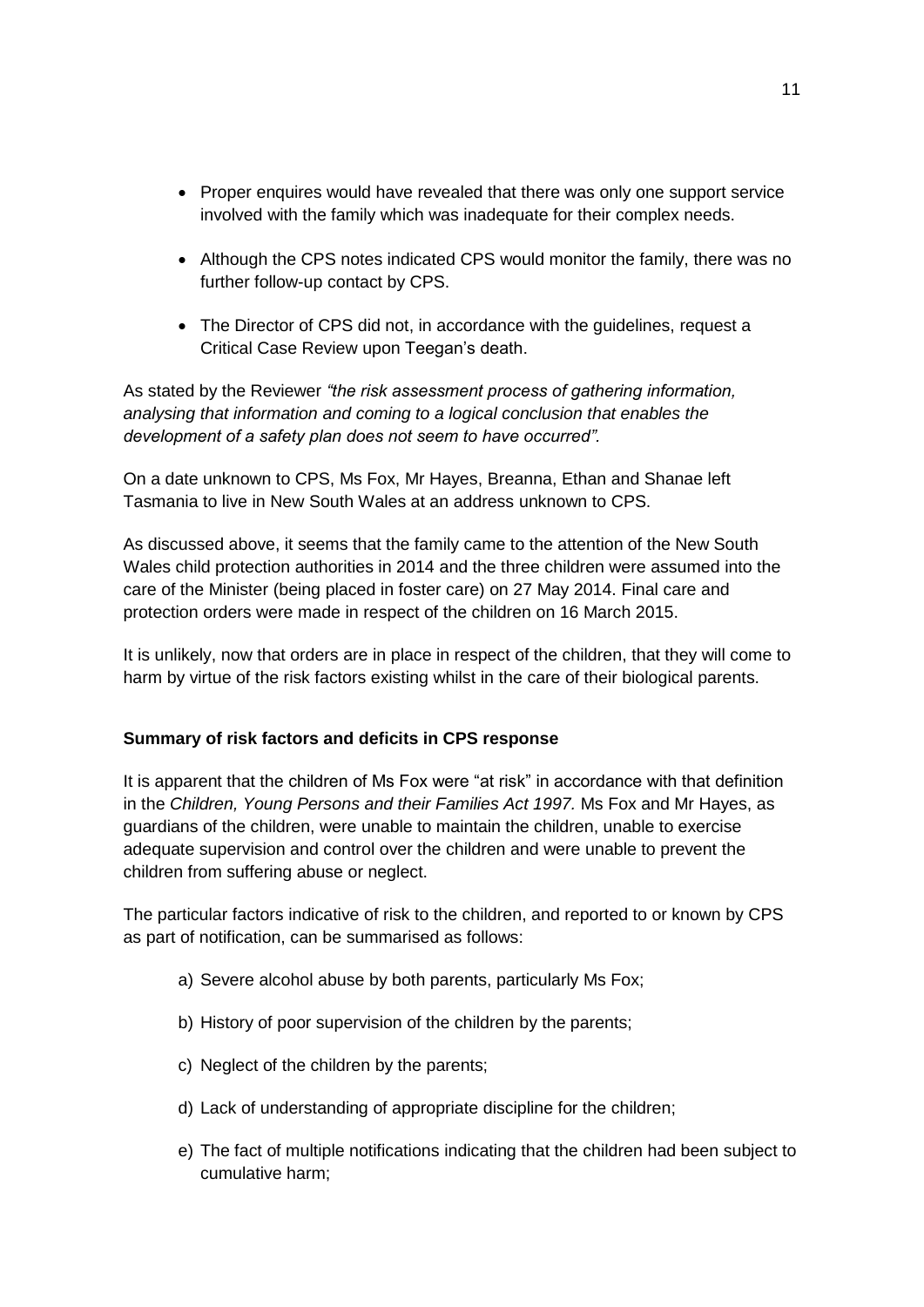- f) Intellectual disability suffered by Ms Fox and Mr Hayes;
- g) Ms Fox's own dysfunctional childhood, including being in a sexual relationship at the age of 13 with a 32-year-old man whilst in her mother's care;
- h) Exposure to inappropriate sexual information and inappropriate sexual behaviours;
- i) Difficulty managing the behaviours of Breanna who suffered multiple issues including cognitive impairment, seizures, motor deficits and speech deficits; and
- j) Multiple individuals observed to be entering the home while parents are intoxicated.

Over many years, CPS did not recognise or adequately deal with the serious risk factors to the children. The Reviewer acknowledged this fact, stating *"when this evidence is considered, the involvement of CPS with this family was not sufficient to adequately address the issues, reduce the risk and create safety for the children. More timely, intensive involvement should have occurred which may have significantly altered the outcomes for these children".*

In the examination of the notifications set out above, the inadequacies are clearly apparent. The Reviewer expressed the opinion that had the numerous notifications received prior to Teegan's birth been assessed and responded to in accordance with proper practices and procedures, an assessment of the family would have been comprehensive and ongoing with a planned strategy to protect the children. I agree with this statement. Such an assessment would almost certainly have led to the timely identification of the serious risk issues and the development of an assertive response. CPS would have not only known about Teegan's impending birth but would have been ready to take appropriate action, armed with a full risk assessment, at the time of her birth. This would likely have involved seeking and being granted a court order to remove her from the home to secure her care and protection.

The extensive deficits in CPS practice and procedure can be summarised as follows:

1. Risk assessments in accordance with the TRF routinely fell short of accepted standards. The TRF documentation was in many instances either not completed at all or was left incomplete or duplicated from the previous notification rather than updated. The TRF, as the guiding document, was therefore inadequate to inform decision-making at critical points both for current and for future notifications. The quality of information-gathering and analysis of risk was poor. The Reviewer validly makes the point that there was a tendency to close notifications or take no further action on a notification on the basis of previous closed or unsubstantiated notifications. Further, the file reviews were inadequate and historical information was not accessed or incorporated into the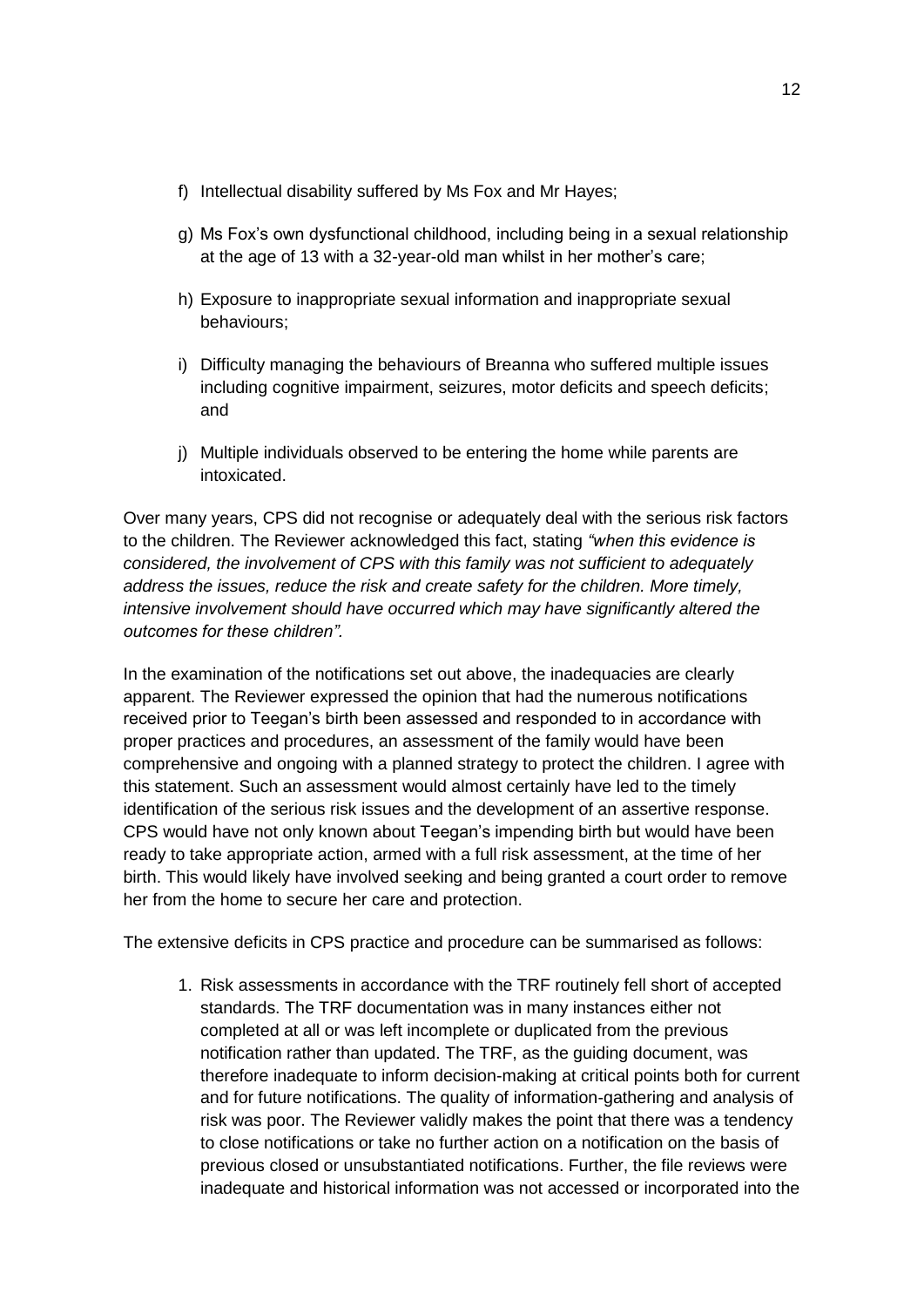risk assessments. Conflicting information was not clarified, nor were gaps in information addressed. A heavy reliance upon Ms Fox's self-reporting was also identified by both Mr Minehan and the Reviewer. In the context of Ms Fox having a known intellectual disability, dependence upon alcohol and propensity to violence, her representations to CPS workers relating to risk should have been treated as highly unreliable.

- 2. There were obvious issues of cumulative harm apparent in the family prior to Teegan's birth. Cumulative harm was not considered or identified as a potential issue despite it being clearly stated in the practice guides and despite several indicators being present during most notifications. Most concerningly, there were 13 notifications made in respect of the family before a referral to Response occurred. When an assessment did take place in Response on 21 January 2011 it was not conducted in line with the required practices and procedures; and therefore did not correctly identify the serious risk to the children necessitating intervention.
- 3. At the time of the notifications there were CPS guidelines in place for assessing notifications involving very young and infant children. These guidelines outlined particular assessment processes such as gathering information from multiple sources and services, assessing parental history and capacity and, conducting a comprehensive family history assessment. There is no evidence that the guidelines were followed or that correct process or analysis occurred in respect of applicable notifications.
- 4. There was, over the whole period in which notifications were made, poor communication by CPS with individuals and services who were reported to be involved with the family. Such communication was required to make properly informed assessments of risk, develop safety plans and achieve the best outcomes for children.
- 5. CPS performed unsatisfactorily in its contact with the parents. Ms Fox and Mr Hayes were not contacted in response to many notifications and the deliberations that occurred at Response were lacking in depth and inadequate to inform correct risk assessment.
- 6. There was no evidence of a systematic review of Ms Fox's parenting abilities and, in particular, a proper assessment of her intellectual disability and how it impacted upon her parenting. There was also no proper investigation of her use of alcohol, despite this being a repetitive theme in the notifications and obviously, if verified, an issue that significantly increased risk to the children.

I have no specific evidence in this investigation as to the reasons for such extensive failings over a lengthy period and I did not request such evidence. In the finding *Johnstone, BJay* [2017 TASCD 248](http://www.magistratescourt.tas.gov.au/__data/assets/pdf_file/0010/383581/BJay_Johnstone.pdf) relating to an infant death in 2012 where similar issues arose, I stated at page 70: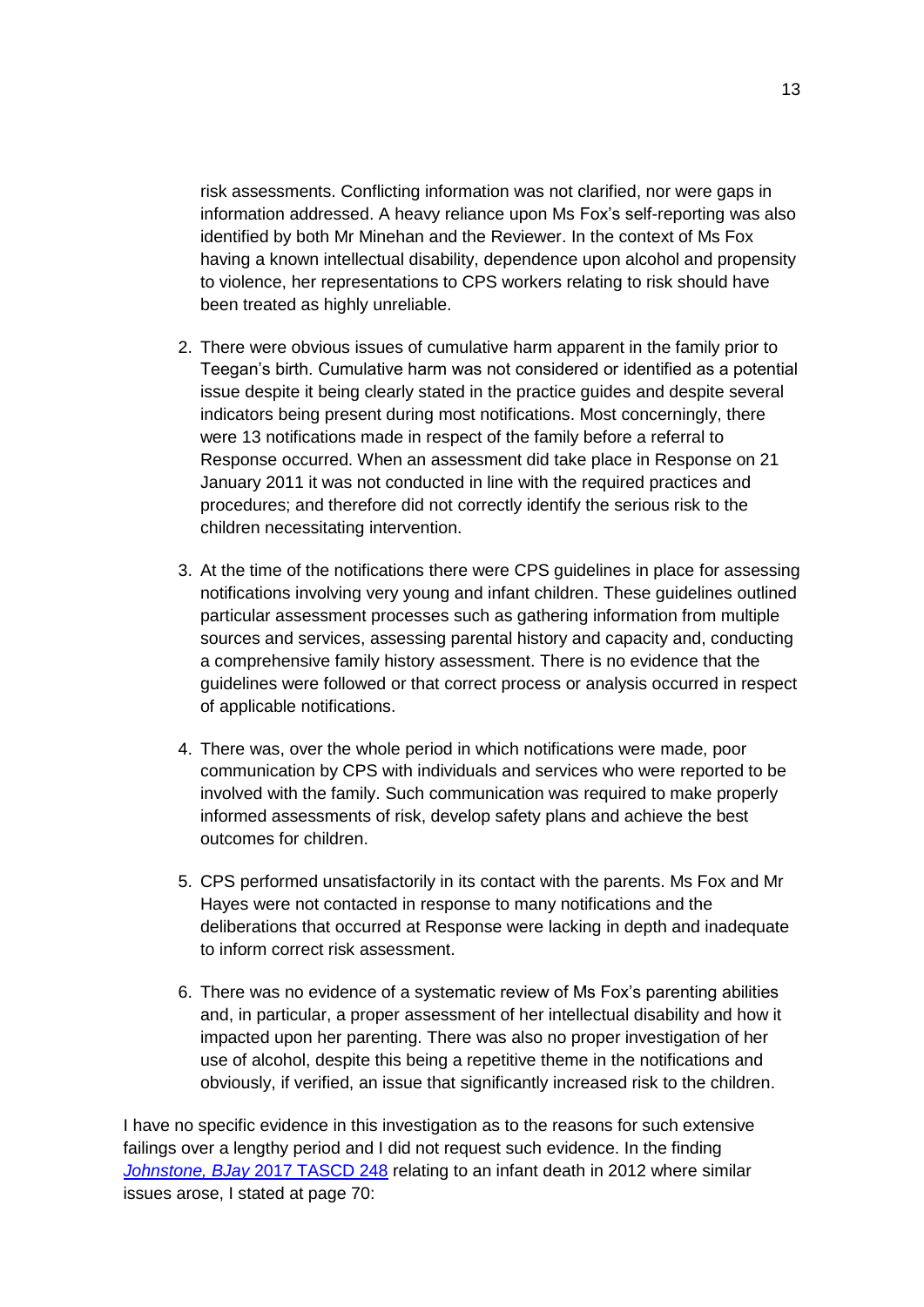*"The unfortunate fact remains that…. there were extensive failings. Those failings reflect, in my view, entrenched systemic and cultural deficiencies in the context of inadequate resourcing. The evidence very strongly indicates that the pressure upon the individuals and the organisation, the inexperience and turnover of the workers, inadequate staff numbers and lack of training were constant issues preventing effective responses to the notifications. In such a context, the solution is not to criticise any individual, but to address those issues that impacted so strongly on the inability of proper decisions being made in accordance with correct practice."*

Whilst I make no positive findings, it may be that some or all of the factors referred to above may have impacted upon the decision-making in respect of Teegan's family.

#### **Final comments**

The Review helpfully detailed some changes and refinements to CPS procedures since the notifications pertaining to Teegan's family occurring prior to and in 2011. I note, in particular, that the Three and Under Panel has been established in respect of notifications involving children aged three years and under and which also includes assessment of Unborn Baby Alerts. In such cases, closure of a notification is only permitted upon approval by a panel comprising senior CPS staff, a Senior CHAPS nurse and Senior Counsellor. This development represents an important safeguard in respect of notifications involving vulnerable infants.

I also note that improvements to the CPS data management system, CPIS, have occurred since Teegan's death by way of system releases, operational reports, templates and email alerts.

In his report Mr Minehan identified as a key issue apparent staff difficulties in using CPIS, which made keeping notifications in relation to each child and assessment of cumulative harm and risk over a time a very difficult task. Similar difficulties with CPIS were also apparent in the evidence received at the inquest into the death of BJay Johnstone. In that finding, I recommended that CPS implement a comprehensive independent review of the functionality and usage of CPIS. [The Tasmanian Government Response](http://www.dhhs.tas.gov.au/__data/assets/pdf_file/0005/256712/Government_Response_to_Coronial_Recommendations_on_the_Death_of_Baby_Bjay_Johnstone.pdf) to Coroner's [Recommednations on the death of: BJay Adam Johnstone](http://www.dhhs.tas.gov.au/__data/assets/pdf_file/0005/256712/Government_Response_to_Coronial_Recommendations_on_the_Death_of_Baby_Bjay_Johnstone.pdf) ("the Government Response") dated July 2017 sets out the Government's commitment to replace CPIS and that funding has been provided in the 2017/2018 State Budget to develop a business case and requirements for the replacement of CPIS. Further, I am advised that substantial steps are already being taken to complete the project and work towards the requirements of the new system. The Government Response also provides that cultural change, including barriers to the system's usage, is being addressed through the implementation of the Strong Families, Safe Kids project, including additional practice supports and a Systems Trainer position to support staff in their knowledge and use of CPIS.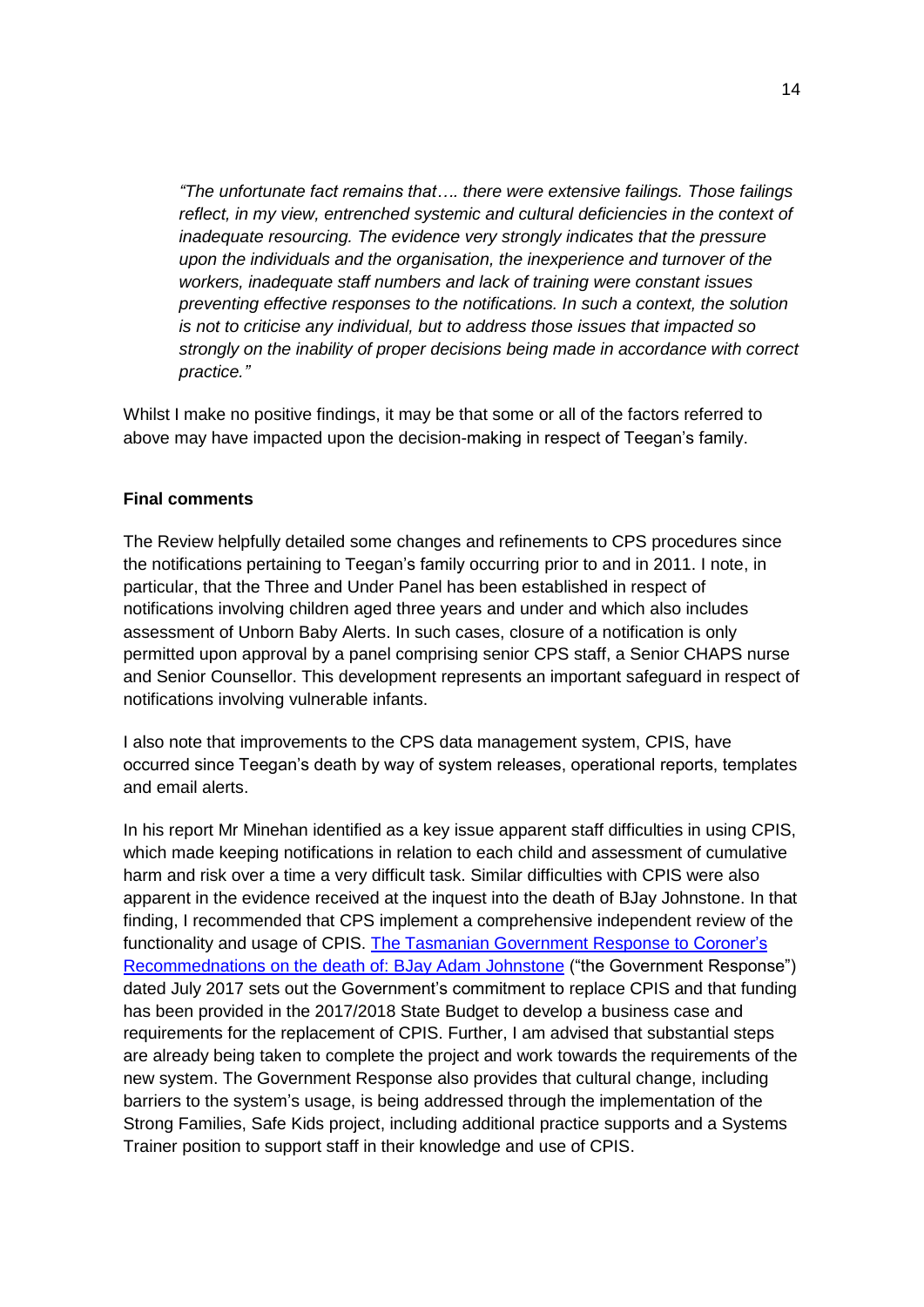In this case I have identified other similar deficits in CPS practice to those surrounding the death of BJay Johnstone. One particularly relevant recommendation from that finding is the implementation of an audit or quality assurance system to: (a) determine whether the TRF is being routinely and correctly used; (b) ensure that CPIS searches are being routinely and correctly conducted; and (c) ensure that risk assessments based upon the TRF accord with the statutory responsibilities of CPS and the CPS Practice Manual. In the *Jasmine Pearce* finding I also made recommendations that CPS conduct regular audits of its files to determine whether the cumulative harm policy in risk assessment of notifications at Intake is being routinely followed.

The CPS response to Teegan's death, again, raises the need for a comprehensive system of continuous file review and auditing to ensure adherence to correct CPS practice in all of its aspects. The system of auditing should involve strategies for quality improvement.

In the Government Response, the Government advised that it has instituted action to implement an audit and quality assurance system, which will involve case file audits conducted annually and will complement random review of files by line managers/team leaders as an ongoing part of supervision. The proposed system would appear to be responsive to the identified need and priority ought to be given to its full implementation.

With regard to training, I recommended in the *BJay Johnstone* finding that CPS implement a comprehensive training regime for all its workers in the application of the TRF, CPS Practice Manual and specialist guides and that the training be regularly updated to maintain the integrity of the risk assessment process and current learning in the field. In the *Jasmine Pearce* finding I recommended that CPS continue to educate its workers on the cumulative harm policy and its practice.

In the Government Response, the Government has advised that action is underway to implement a comprehensive training regime involving the recruitment of 10 Clinical Practice Consultant and Educator positions. The Government advised that it has also developed priority learning packages for risk assessment, particularly pertaining to infants, to be delivered by the first semester of 2018. The Government has also indicated that action is underway to implement regular training updates through the Clinical Practice Consultant and Educator positions to the CPS workers in order to maintain the integrity of the risk assessment process and current learning.

I note that in the Review, recommendations were also made by the Reviewer covering many areas discussed above. These included recommendations for improvements in risk assessment practice, procedure and auditing; supervision, mentoring and training; and, specifically, improvements in cumulative harm assessments and practice. These recommendations will no doubt be further considered by CPS in its quality improvement strategies.

Commendably, the Tasmanian Government has committed to developing and resourcing improvements to child protection practice in areas relevant to those surrounding Teegan's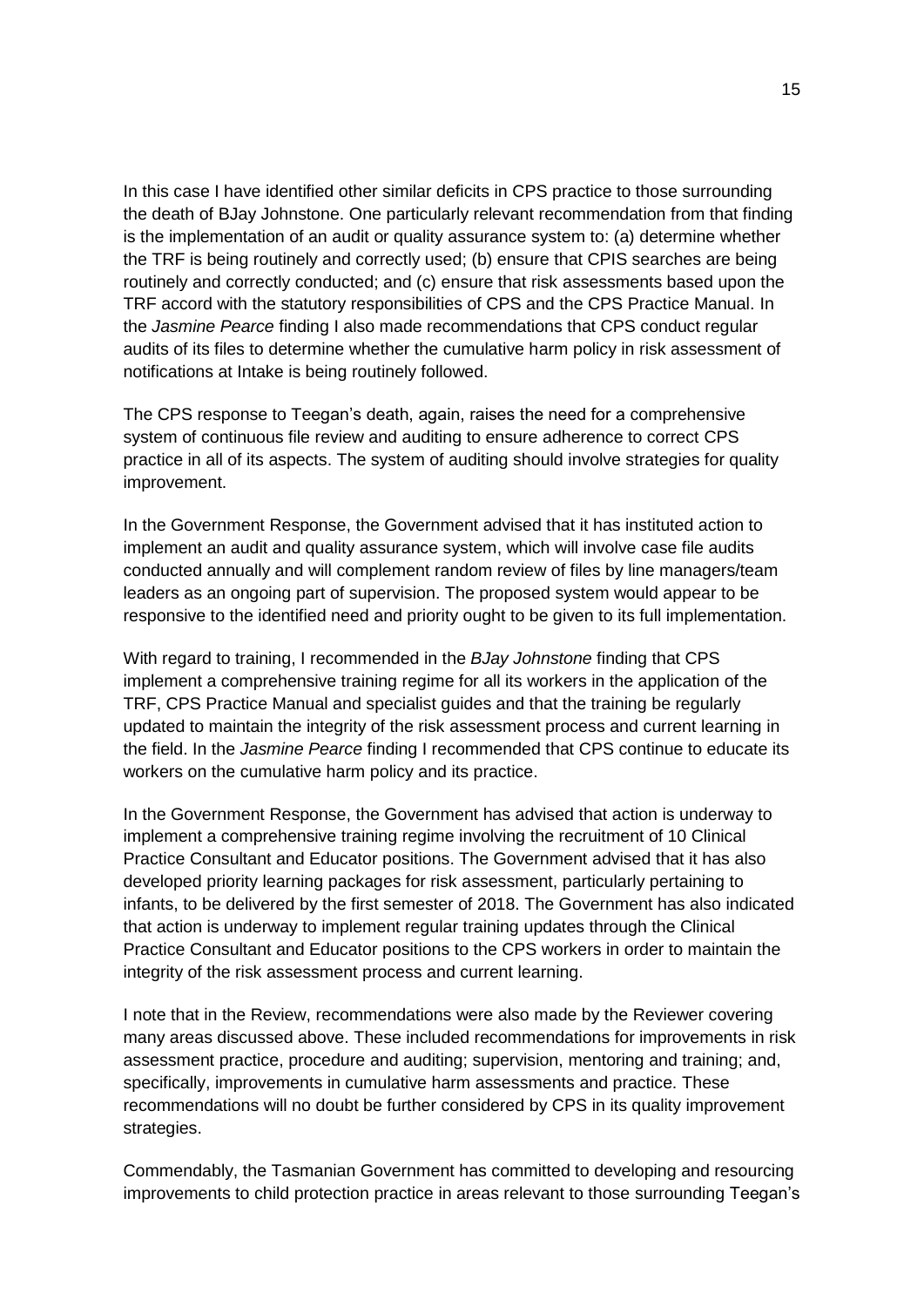death. For example, the replacement of CPIS, recruitment of Clinical Practice Consultant and Educators, recruitment of northern hospital Child Safety Liaison Officer positions and a system for auditing of files, will significantly improve the quality of child protection practice into the future.

The Government, through a cross agency working party, is also developing the Vulnerable Infants and Babies Strategy which intends to provide a comprehensive framework to enable a statewide and consistent response for vulnerable infants and babies and which delivers consistent policies and guidelines for use across child health, community, paediatric and obstetric services and clear notification criteria and referral pathways to other necessary services to support the families.

Given the Government's commitment to such significant reforms, it is unnecessary to repeat the comprehensive recommendations made previously, although I have made two recommendations below that I consider appropriate in the circumstances.

I have found that Teegan's death could have been prevented by appropriate CPS action. Nevertheless Teegan died ultimately as a result of suffocation in her parent's bed. Her parents, as her guardians, were directly responsible for her safety.

I take this opportunity to set out the main safe-sleeping recommendations promulgated by the Red Nose organisation (formerly Sids and Kids) to help prevent sudden unexpected death in infants. They are:

- Sleep baby on the back from birth, not on the stomach or side.
- Sleep baby with face uncovered, and not with doonas, pillows, bumpers or soft toys.
- Avoid exposing babies to tobacco smoke before or after birth.
- Provide a safe sleeping environment; a cot meeting Australian Standards, firm mattress, safe bedding, avoid over-heating.
- Sleep baby in his/her own safe sleep environment next to the parent's bed for the first six to 12 months of life; in a cot, bassinet or other safe sleep surface night and day.

## **Recommendations**

I **recommend** that CPS provide training on an ongoing basis to its child safety officers in effectively identifying and responding to situations where it is identified that an infant under the age of 12 months may be at risk due to unsafe sleeping practices.

I **recommend** that the Deputy Secretary, Child and Youth Services, provide the Chair of the working party for the Vulnerable Infants and Babies Strategy with this finding to assist